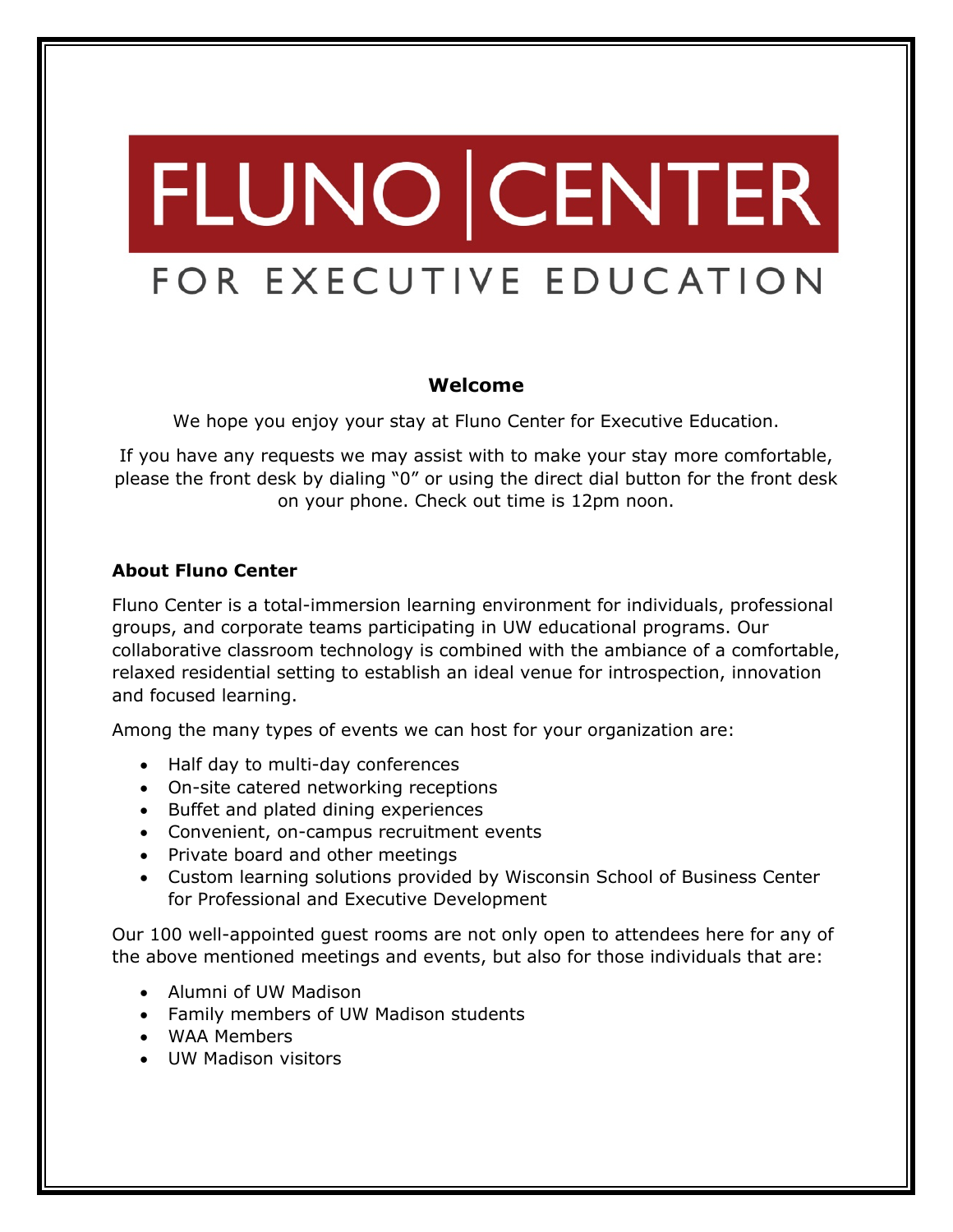## **A gateway to the University**

Building on the UW Madison tradition of excellence in education, academics and research, Fluno Center serves as a gateway to the university. Fluno Center connects the University's vast resources to the professional community. Every year, thousands of professionals from industry, government, and nonprofit organizations participate in continuing education programs taught by the University's diverse, world-class faculty.

### **Composed of Multiple Unique Spaces**

Fluno Center combines collaborative classroom technology with ambiance of a comfortable, relaxed residential setting. The building houses 100 overnight guestrooms, four classrooms, eight breakout rooms, Mendota Room, Monona Room, Howard Auditorium, Skyview Lounge, Oros Dining Room, fitness center, business center, and Smitty's Study Pub. 17K square feet of meeting space in all.

#### **For Comfort and Harmony**

The Center's interior reflects the design principles of Frank Lloyd Wright. A lifelong learner and innovative designer, Wright was dedicated to creating total living and learning environments. The simplicity and harmony of the furnishings help create an atmosphere focused on creative, collaborative learning.

The natural elegance of the Arts and Crafts era harmonizes with Wright's design principles and is evidenced throughout the Fluno Center by quality craftsmanship and a decor that combines prairie style furnishings and the original lithographs of designs by Frank Lloyd Wright himself.

### **Looking for inspiration on what to do while you are in Madison?**

At www.visitmadison.com you will find local restaurants and dining experiences, cocktail spots to try, local events, as well as indoor and outdoor seasonal activities.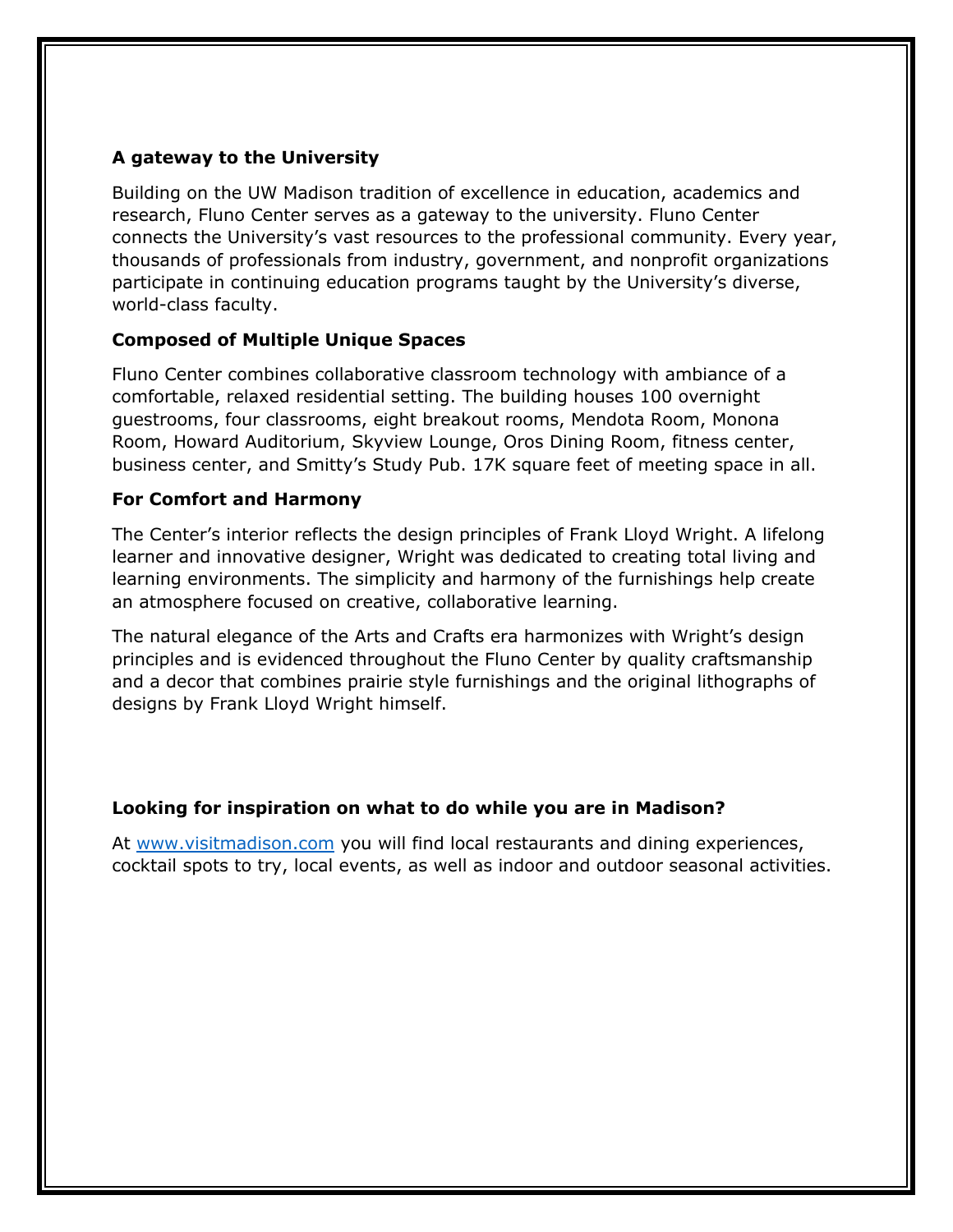#### **TELEPHONE INSTRUCTIONS**

#### **Receiving calls**

Individuals who wish to call your room directly from outside the building may dial

(608) 441-7+ your room number

Information is (608)555-1212

Road conditions 511 on your cellular phone or (866) 511-9472

# **Dialing Instructions**

Call within the building: Dial the 4 digit extension

Call from room to room: Dial  $7 +$  room number

Local calls: Dial  $9 +$  the number

Long distance calls: Dial  $9 + 1 +$  the number

Operator assisted calls, third-party calls, and collect calls: Dial  $9 + 0 +$  number

Please refer to the directory on your guestroom phone for additional dialing instructions.

### **Wake up call**

You can arrange your wake-up call by dialing the Front Desk.

### **Messages**

A light will flash on your phone when a message is waiting for you. Push the message button to retrieve your messages while on line 1 or dial 7555 and follow the prompts.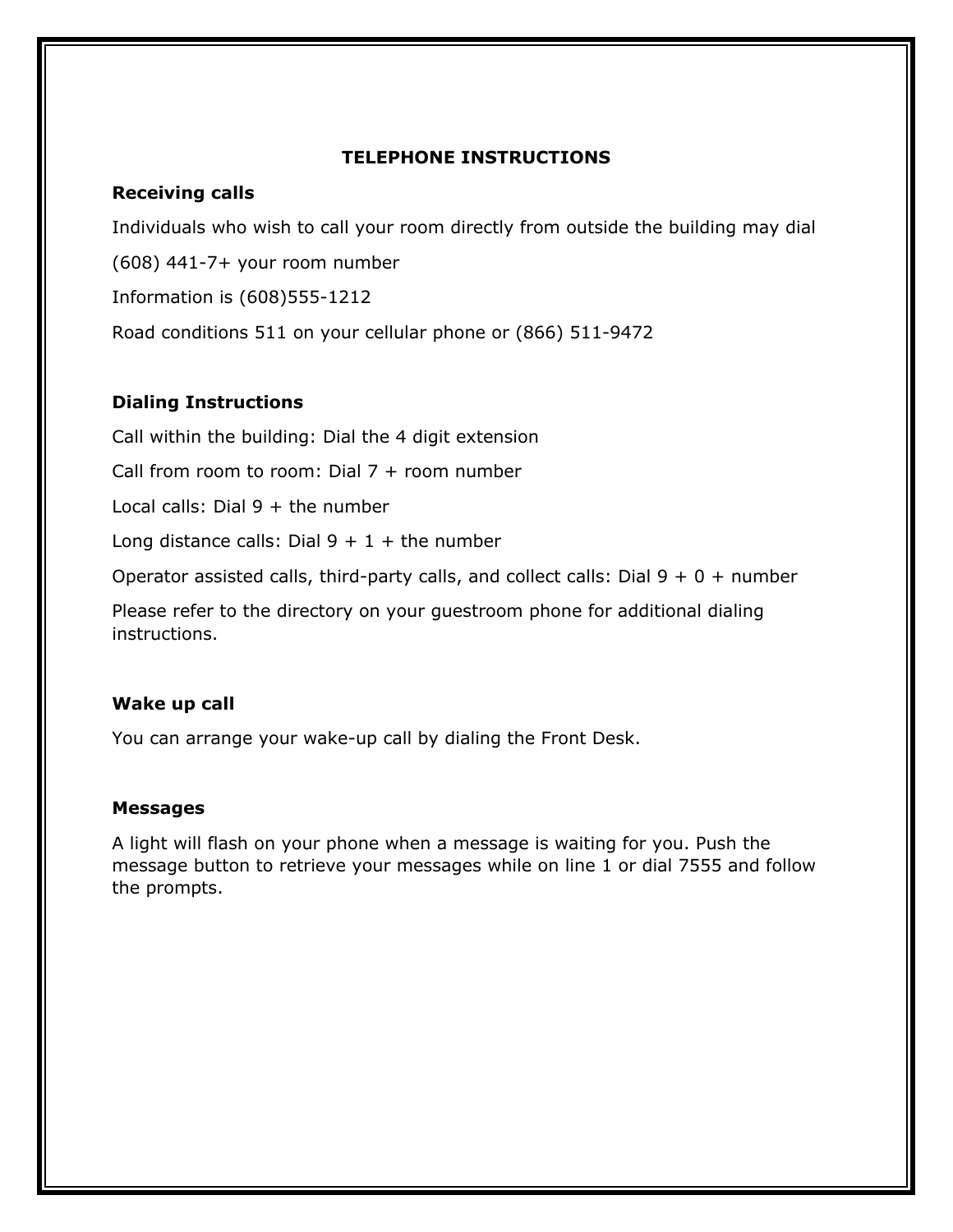#### **GUEST CONVENVIENCES**

#### **Oros Dining Room**

The Oros Executive Dining Room is open to the public and offers a buffet breakfast and lunch serving locally fresh and sustainable seasonal fare. Be sure to save room for our delectable house-made dessert selections.

Hours of operation

Breakfast\* (Fluno Center breakfast buffet is complimentary with your hotel stay. Nonguests pay \$12)

Weekdays 7-9 am

Weekends 7-10 am

Lunch - \$18 per person (all you can eat buffet, dessert and beverage)

Weekdays 11:30am – 1:30pm\*

\*Service/hours may vary due to occupancy. Front desk will be able to confirm during your stay.

Link to Oros weekly lunch menu https://fluno.com/pdfs/Oros-Weekly-Menu.pdf

#### **Smitty's Study Pub**

Located on the eighth floor of the Fluno Center, guests at Smitty's Study Pub can enjoy views of Lake Mendota and the skyline of downtown Madison while enjoying a craft brew or cocktail as well as delicious menu items.

Hours of operation\* 4pm – 10pm (food served until 9PM)

\*Summer hours of operation are weekdays Monday – Friday

Carry out food orders are available by calling Smitty's during hours of operation from your guest room at 7816. Orders can picked up at Smitty's.

Link to Smitty's menu https://fluno.com/pdfs/FC\_Smittys\_Study\_Pub-0319.pdf

### **Art Gallery**

Our art gallery, which contains collections from local artists, is located on the first floor next to our dining room and adjacent to the front desk. Come check out the beautiful display of photos and artwork!

### **Business Center**

Desktop computers, basic office supplies and a combination fax machine/copier/printer are all available in the business Center located on the second floor. Please see the front desk to print or copy more than 15 pages.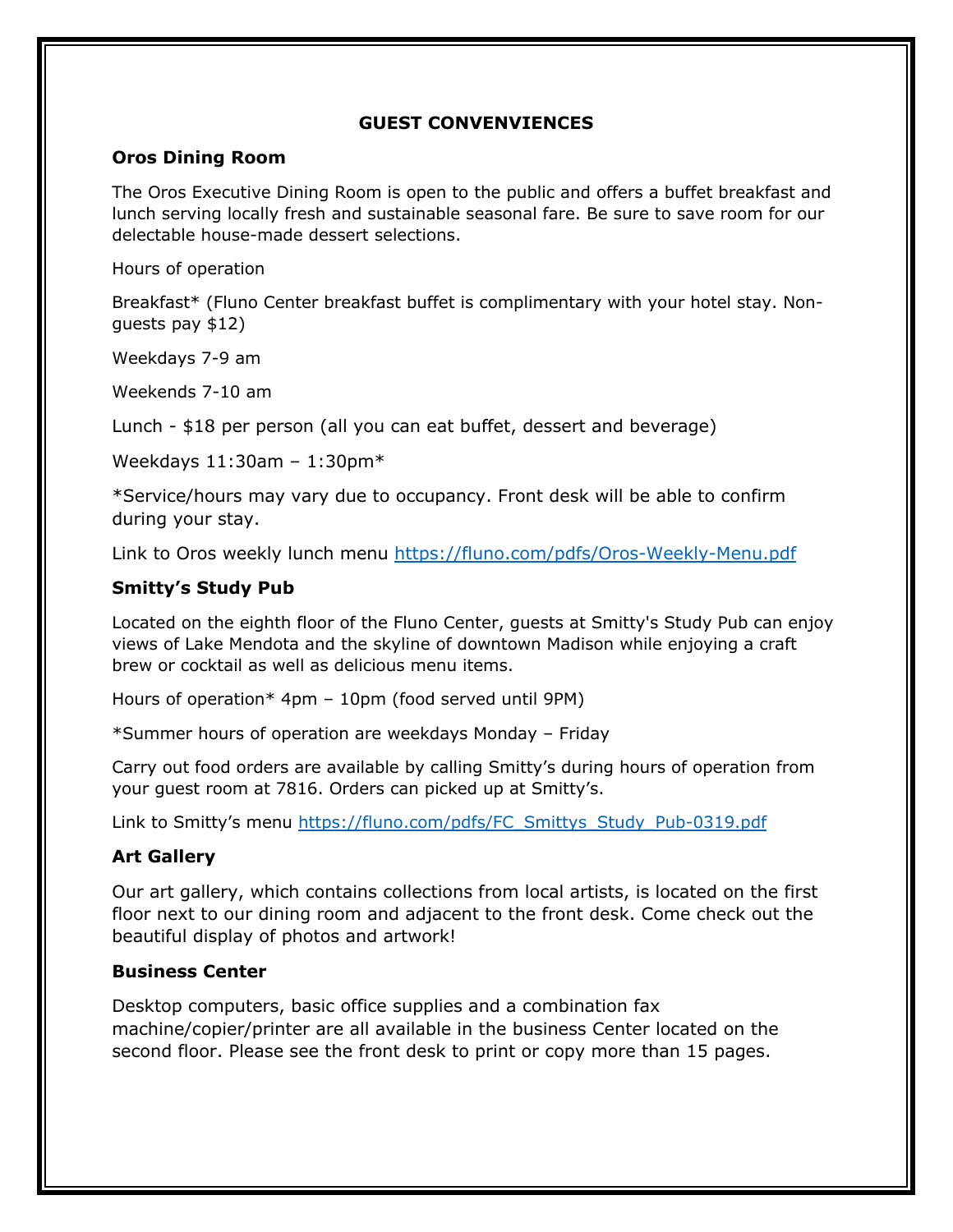## **Television Channel list**

Press the menu button on your remote to view television channel listings.

# **Fitness Center**

The fitness Center is available from 5:00am – 11:00pm and is located on the first floor. A variety of equipment is available, including a compact trainer, free weights, yoga mats, elliptical trainer, treadmills, a Stairmaster and stationary bicycle. Towels and cleaning wipes are located in the Fitness Center.

# **Housekeeping**

All guestrooms receive daily housekeeping services. If you do not wish to have your room serviced, display the "privacy please" sign on our door when you leave for the day.

# **Ice and Vending**

Beverage and ice machines are available on the  $4<sup>th</sup>$  and  $6<sup>th</sup>$  guest room floors at the end of the hallway. Snack and ice machines are available on the  $5<sup>th</sup>$  and  $7<sup>th</sup>$  guest room floors.

### **Internet access**

The Fluno Center provides complimentary wireless throughout the building and guest rooms. No log-in is required. The network name is Fluno. If you prefer to connect directly, Ethernet cables are available to check out at the front desk.

# **Laundry/Dry cleaning**

Laundry service is available through SudShare at https://sudshare.com/. This service offers next day wash/dry/fold that is customizable with free pickup and delivery.

Dry cleaning is available through Klinke Cleaners https://klinkecleaners.com/.

### **Newspapers**

Newspapers are available in the lobby on the first floor.

### **Parking**

The parking lots available during your stay with us are operated by UW Transportation. For any questions regarding parking, please contact the front desk. To report issues call UW Transportation Customer Service at (608) 263-6666.

### **Smoking**

Fluno Center is a non-smoking facility. Smoking in guest rooms will result in a \$250 cleaning fee. You may smoke outside of the building on the ground level 25 feet from entrances.